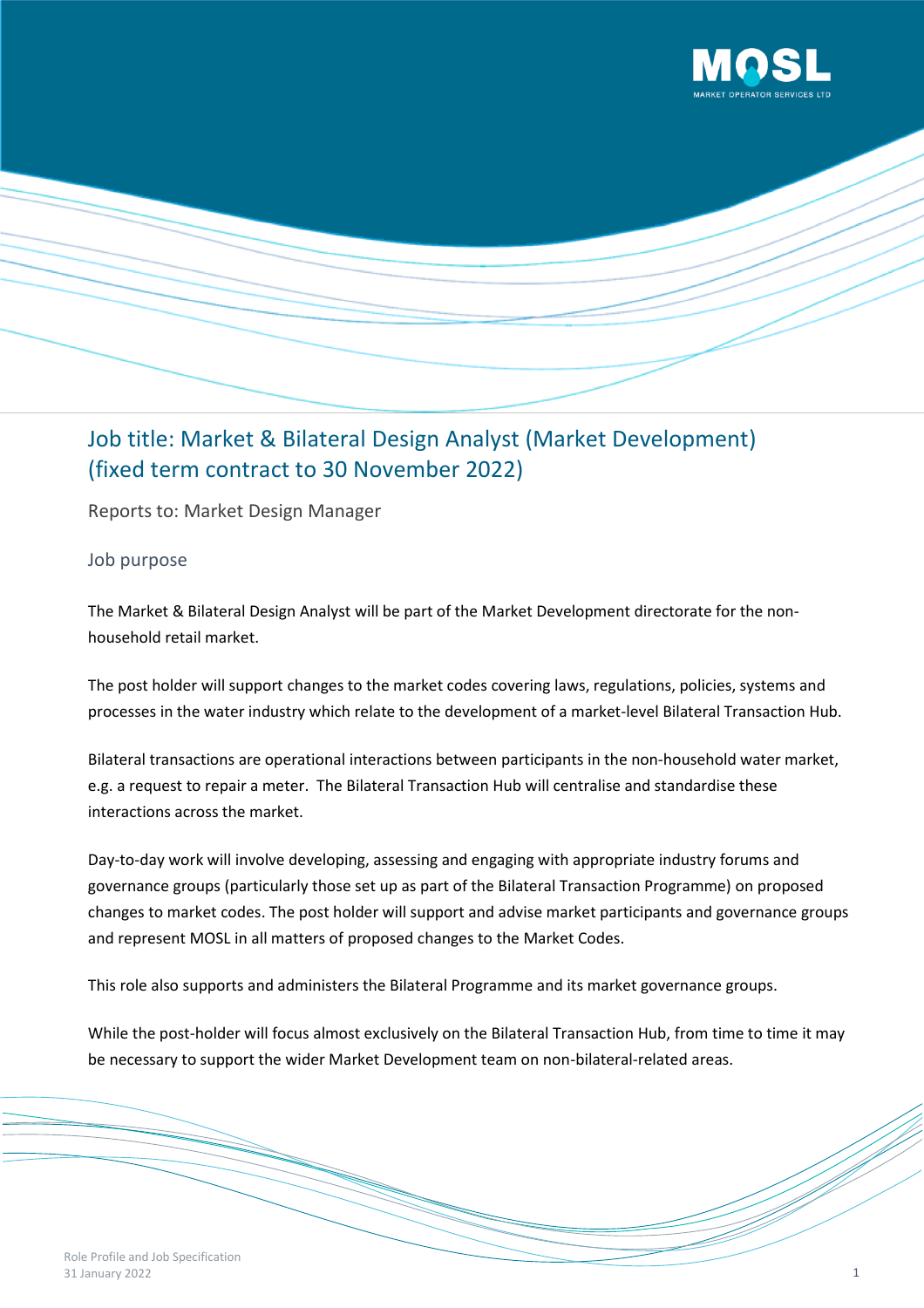

## This role will involve:

- Capturing business requirements to deliver improved processes and procedures to enable MOSL to effectively and efficiently fulfil its obligations
- Undertaking impact assessments for proposed modifications to market codes
- Drafting amendments to market codes and consolidating feedback from other parties
- Liaising with industry stakeholders at a working level
- Undertaking rigorous analysis of problems and issues
- Presenting analysis, reports and change proposals to the Bilateral Programme and industry governance groups
- Supporting stakeholders' understanding of market arrangements at a detailed level

## Scope of job

The role will report to a Market Design Manager and will have no direct reports. The day-to-day role will be to complete work packages identified and prioritised by Market Development workstream leads in the Bilateral Project Team.

The role is based at MOSL's Southampton office but subject to MOSL's homeworking policy and the majority of working will be home-based. The post-holder may be required to attend the office from time to time and may also be invited to meetings at other sites, mainly in London.

## Key accountabilities (operational, financial and people)

- Review, develop and advise on market code changes, particularly where related to the Bilateral Transaction Hub:
	- o Maintain the market codes at the latest agreed revision
	- $\circ$  Assess, review and report on System Impact Assessments due to market code changes
	- o Administer Bilateral Programme feedback to code amendments (which may include formal industry consultations) and analyse consultation responses received
	- o Ensure the market code change process is followed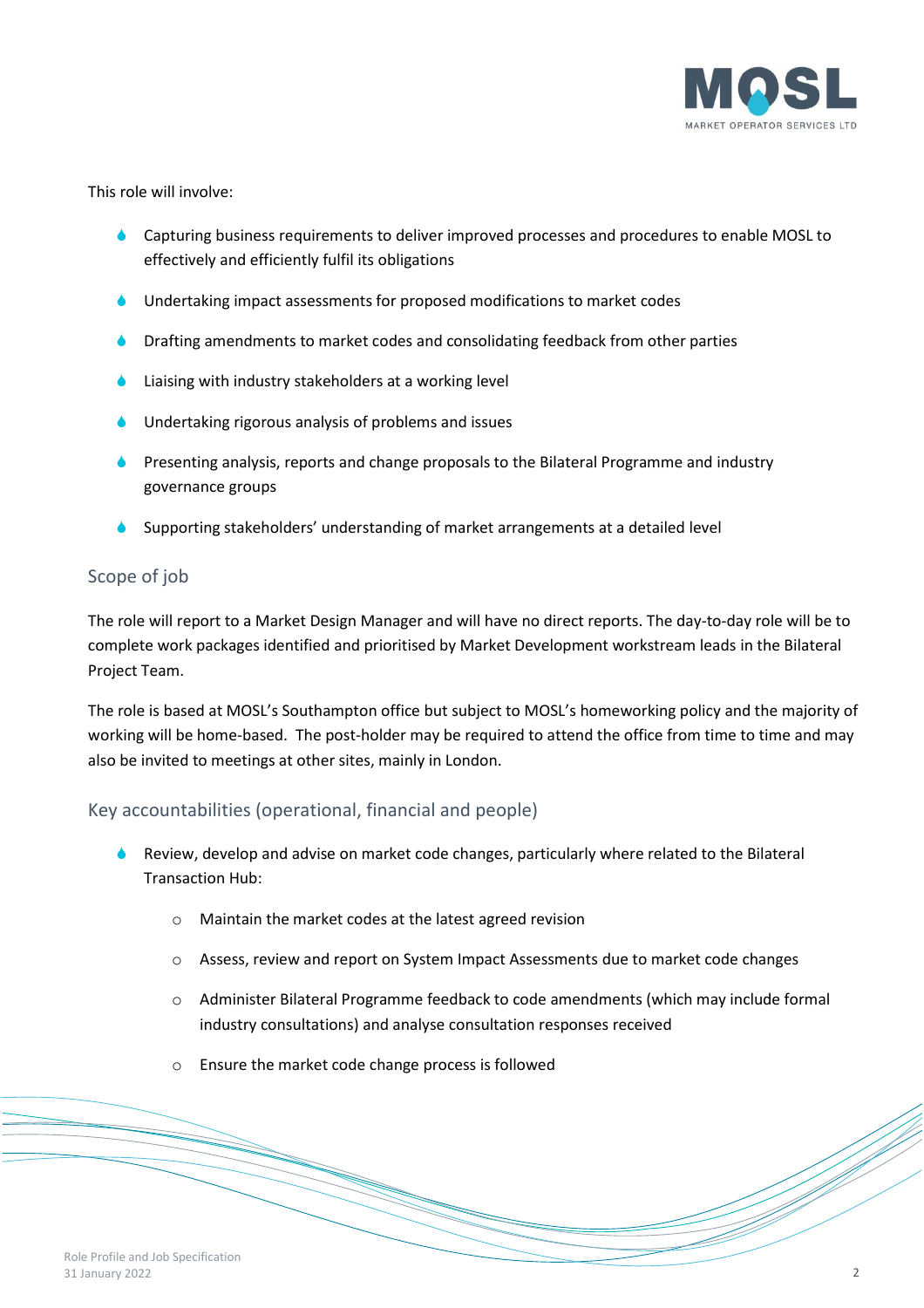

- $\circ$  Maintain market code documentation and associated controlled documents in line with configuration management best practice.
- Draft code amendments and analyse probable outcomes for proposed changes to market codes:
	- o Review any process and development changes coming out of the Bilateral Programme and translate these into code amendments.
	- o Assess and review dependencies between market code documents and issues arising from proposed changes.
- Administer the Bilateral Programme and market governance groups:
	- o Support administration and secretariat of market governance groups, including:
		- The Panel
		- The Code Change Committee
		- Bilateral Programme governance and advisory groups
		- Ad-hoc Panel Sub-Groups.
	- o Ensure that agendas, papers, minutes and actions are prepared and circulated in an accurate and timely manner
	- o Publish outputs from market governance groups according to agreements and in line with Market Operator obligations.
- Market Development Architecture:
	- o Capture business requirements arising from proposed changes
	- o Review requirements documentation and functional design documentation developed by MOSL's service provider(s).
- Support and advise on statutory changes:
	- o Advise on the likely impact of changes upon the business.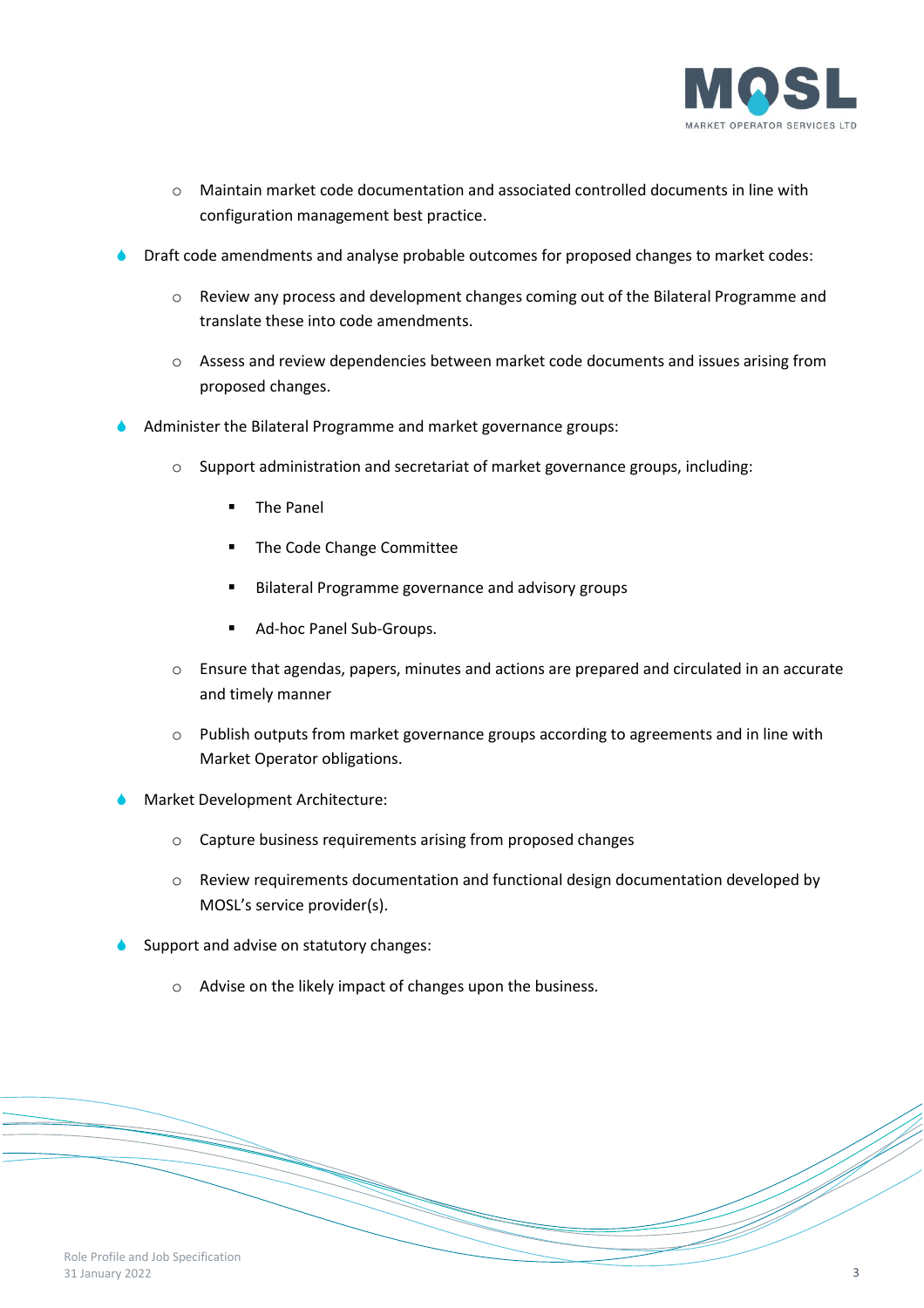

## Market Alignment:

o Develop understanding of changes across markets and other utilities and align codes and processes in accordance with best practice.

## Personal profile

#### Knowledge

- Business process mapping and requirements gathering
- Understanding of market/industry codes would be an advantage
- Understanding of project or change management controls would be an advantage

#### Skills

- Ability to analyse complex situations and develop considered options and responses
- Ability to articulate complex options clearly and concisely to senior decision makers
- Excellent interpersonal skills with the ability to negotiate and influence effectively
- Excellent written skills are vital
- Ability to manage multiple pieces of work at any one time in a resource constrained organisation
- Flexibility to work across multiple activities in a fast-paced environment
- Willingness to take on new challenges
- Confidence to take responsibility for packages of work
- Able to work under tight schedules and consistently meet objectives
- Process mindset, able to easily follow and understand complex processes
- Ability to create robust process solutions to business problems
- Ability to assimilate large amounts of complex information efficiently and effectively, ideally using MS Excel, MS Access or SQL.